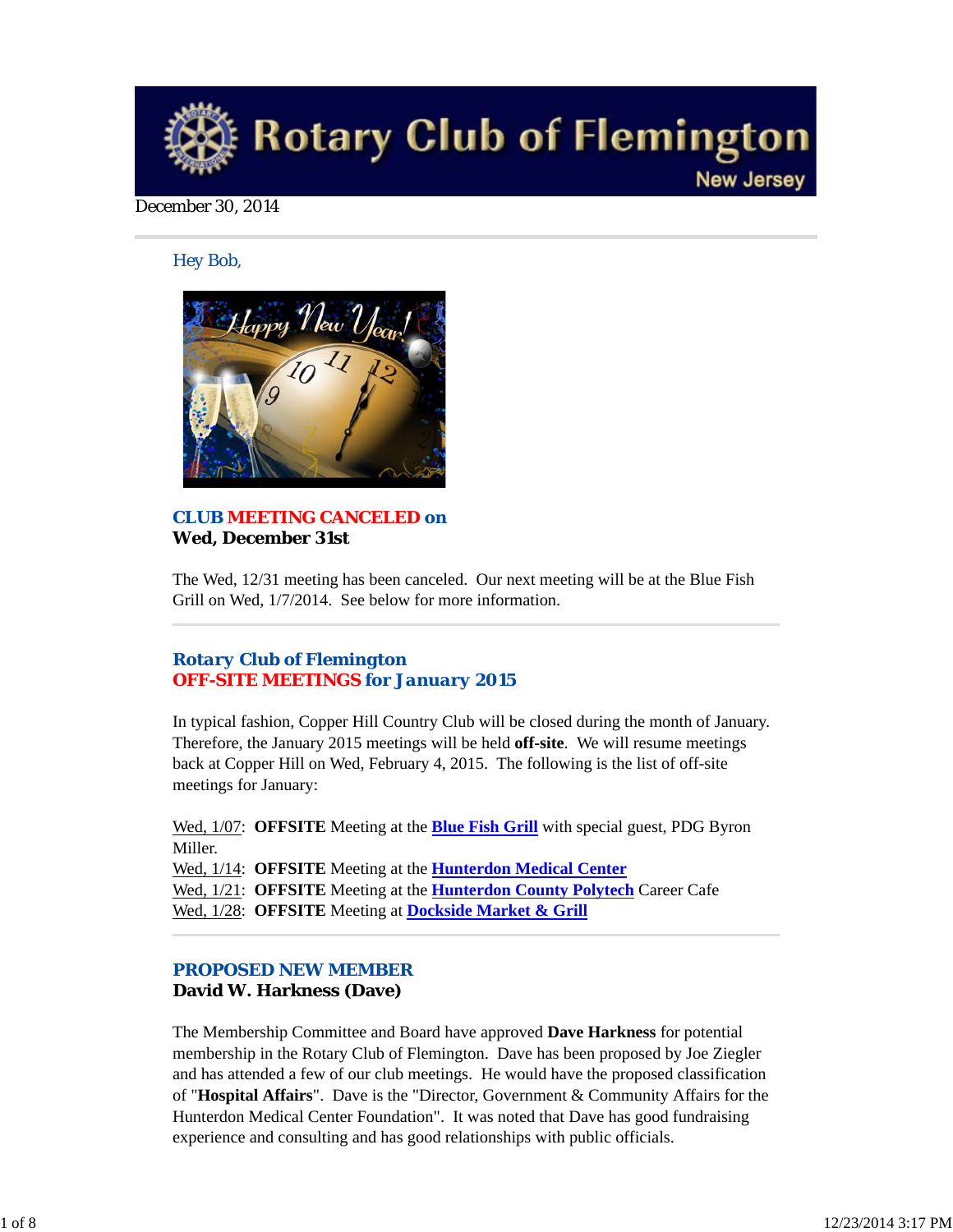President Lynn will announce this information at the Wed, 12/17 lunch meeting. Members have until the end of business on Wed, 12/17 to submit a written objection to any member of the board. If no objections are received, the proposed member will be eligible for membership and will have their Orientation meeting scheduled.



# *8th Annual HUNTERDON COUNTY ROTARY SOUP COOK-OFF*

**Monday, February 23, 2015 5:00 to 7:00pm** H.C.R.H.S. Commons 29 Junction Road - Flemington, NJ

Hundreds of soup lovers countywide will attend the event

at Hunterdon Regional High School Commons on Monday, February 23, 2015.

An **admission fee of \$10 and a food donation to the Food Pantry** entitles you to enjoy sample-size cups of any and all entered soups, plus the opportunity to vote for your favorite. At the end of the evening, two trophies will be awarded, one for PEOPLE'S CHOICE and one for JUDGE'S CHOICE and each champion will have the honor of displaying the coveted SOUPER BOWL TROPHIES in their restaurant for the year. An additional award will be presented for the BEST VISUAL PRESENTATION so be creative in your table presentation. **Click Here** to visit the website for more information.

# **RESTAURANT ENTRY DEADLINE IS Early February 2015**

A limit of 20 participating restaurants will be accepted on a first-come, first-served basis. One soup entry per restaurant.

### **YOUR PARTICIPATION HELPS FIGHT HUNGER IN HUNTERDON!!!**

All net event proceeds will be donated to the Food Pantries of Hunterdon County. The following are the Food Banks supported:

- **Delaware Valley Interfaith Council**
- **Fisherman's Mark**
- **Flemington Area Food Pantry**
- **North Hunterdon Food Pantry**
- **Open Cupboard Food Pantry**
- **Starfish Food Pantry**

### **Joint Effort by the Hunterdon County Rotary Clubs**

This event is organized and run as a joint effort by the Rotary Clubs of Flemington, Clinton Sunrise, North Hunterdon, Lambertville-New Hope and Whitehouse. We are service clubs dedicated to helping people in our community and throughout the world. The event is held at the end of February in recognition of Rotary International's Anniversary, which had it's very first meeting on February 23, 1905 in Room 711 of the Unity Building in Chicago as convened by Rotary founder Paul P. Harris

Questions? Contact Event Chair, **Mick Schaible** with any questions or comments. He can be reached at **(609)460-4530** or by email at **Soup@FlemingtonRotaryNJ.org**.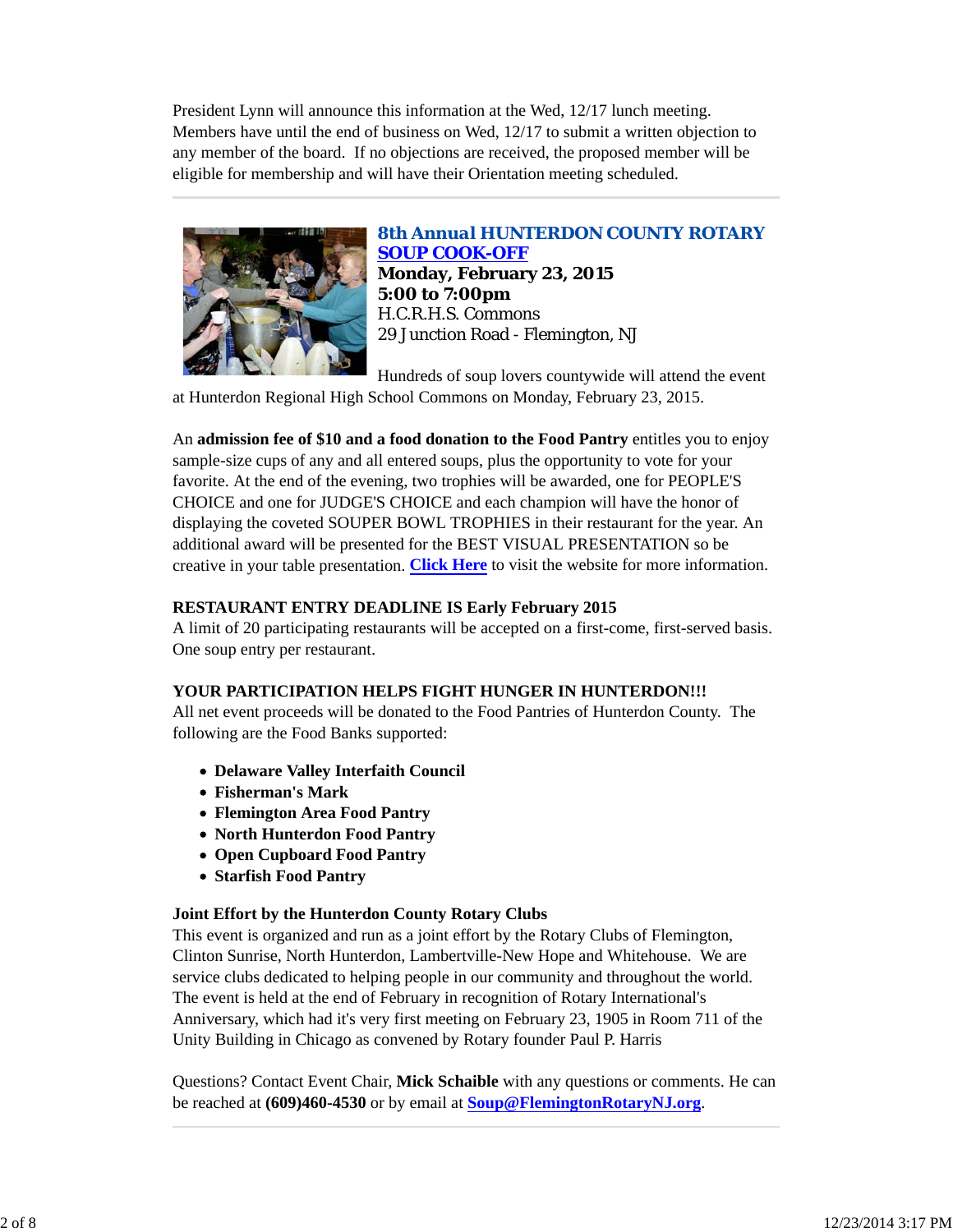

As you know, the Rotary Club of Flemington is a member of the H.C. Chamber of Commerce. This enables all Rotarians the ability to attend a Chamber function as a "member". If someone asks you what your business is, you would explain that you are a member representing the Rotary Club of Flemington. **Click Here** to visit the Chamber website for a listing of upcoming events.

# *Hunterdon Chamber Internet Radio "THE ROTARY HOUR"* **Mondays from 11am to 12noon**

PDG Megan Jones-Holt is the host of "The Rotary Hour" on the Hunterdon Chamber Internet Radio station and is looking for guests to have on the show. If you are intersted, please get in touch with Megan at (908)894-4590 or **mjonesholt@gmail.com**. **Click Here** to listen to the Hunterdon Chamber Internet Radio station from your PC, smart phone, mobile device, etc.



# *FLEMINGTON BUSINESS IMPROVEMENT DISTRICT*

www.downtownflemington.com

If you would like to learn more about events and activities going on around Flemington, please **CLICK HERE** to visit the Flemington Business Improvement District (BID) website.

# *ROTARY DISTRICT 7510 NEWS*

**Click Here** to read the current news from our Rotary District 7510.

# *SPEAKERS & PROGRAMS BEING SOUGHT*

We are always seeking new or creative ideas for upcoming meeting programs and speakers. If you have any leads, please pass them onto Mick Schaible. **Click here** to generate an email directly to Mick.

# *UPCOMING DATES TO NOTE*

**Summary of Upcoming Club Meeting Programs**: Wed, 12/24: **NO Club Meeting** Wed, 12/31: **NO Club Meeting**

Wed, 1/07: **OFFSITE** Meeting at the **Blue Fish Grill**

Wed, 1/14: **OFFSITE** Meeting at the **Hunterdon Medical Center**

Wed, 1/21: **OFFSITE** Meeting at the **Hunterdon County Polytech** Career Cafe

Wed, 1/28: **OFFSITE** Meeting at **Dockside Market & Grill**

Wed, 2/04: K9 Soldiers

Wed, 2/11: Jennifer Mohamed, Esquire - Human Rights attorney specializing in human trafficking, who works with the United Nations in India. Wed, 2/18: TBA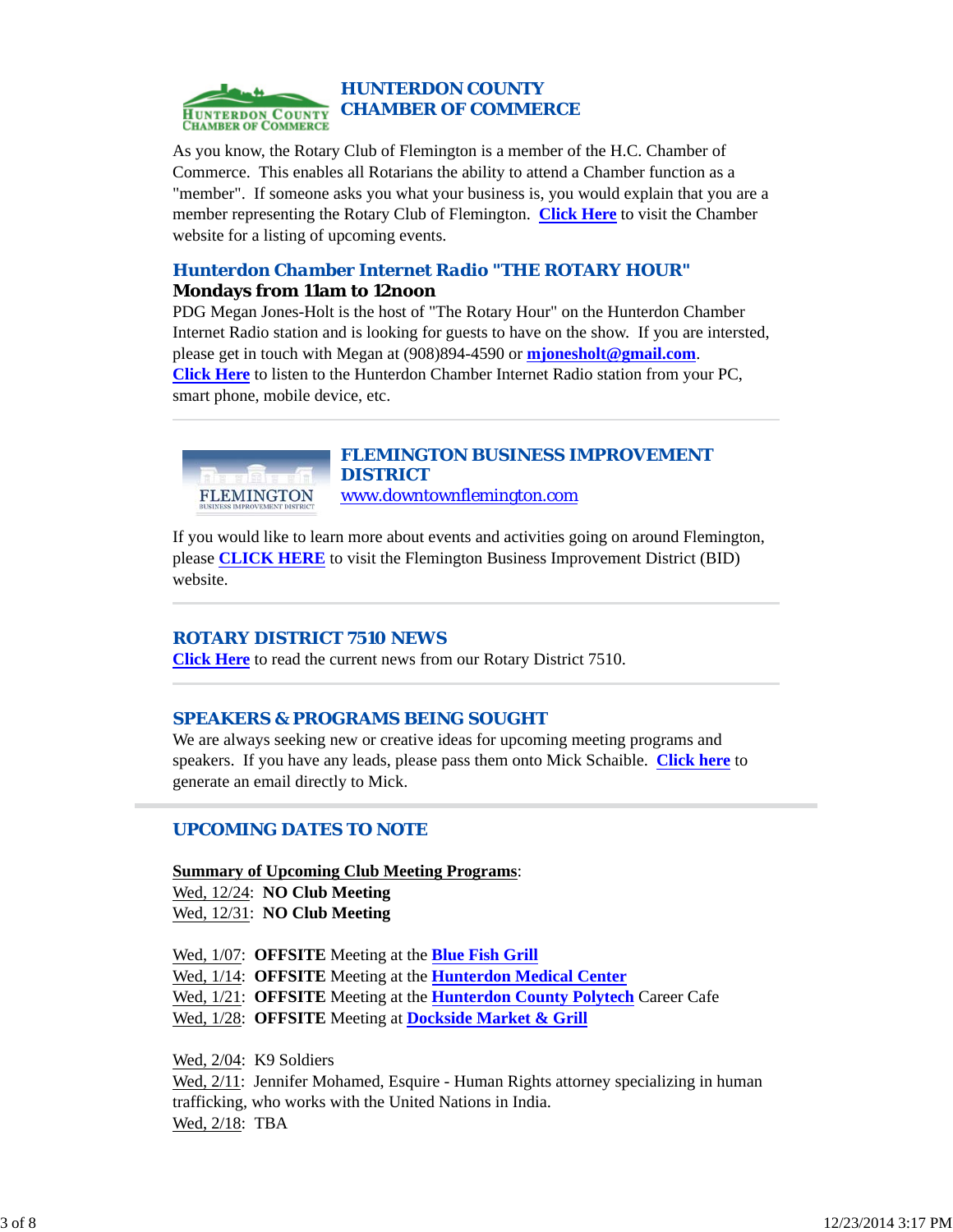Wed, 2/25: TBA

**Next RCOF Board Meeting:** Thursday,  $1/8/2015$  at 6pm (usually the 1<sup>st</sup> Thursday). Next Membership Meeting: Wed,  $1/14/2015$  at 1:30 PM (usually the 2<sup>nd</sup> Wed).

**Upcoming RCOF Club Events, Fundraisers, Fellowship Events, Etc**.: Mon, 2/23: **Hunterdon County Rotary Soup Cook-Off**

#### **Rotary District 7510 Events & Functions:**

Wed, 2/25: **President-Elect Training Seminar (PETS 1)** (Bridgewater Marriott Hotel, 700 Commons Way, Bridgewater, NJ)

Fri-Sat, March 20-21: **President-Elect Training Seminar (PETS 2)** (Hanover Marriott Hotel, 1401 Route 10 East, Whippany, NJ)

Fri-Sun, May 1-3: **2015 Rotary District Conference** (Harrah's Atlantic City Resort & Casino, 777 Harrah's Boulevard, Atlantic City, NJ)

Wed, 5/27: **Rotary District Assembly** at 2:30pm (Bridgewater Marriott Hotel, 700 Commons Way, Bridgewater, NJ)

Sat-Tues, June 6-9: **Rotary International Convention** in Sao Paulo, Brazil Thurs, 6/25: **District Changing of the Guard Dinner** (Primavera Regency, 1080 Valley Road, Stirling, NJ)

#### *COMMITTEE LIST:*

**Click Here** to download the listing of all current Club Committee's and its members.

#### *"MEMBERS ONLY" WEBSITE:*

#### **Click Here for the Members Only section of the website to find:**

- 1) The "Membership Proposal Form" to propose a new member.
- 2) New Member Information.
- 3) An Online Copy of the Club Membership Directory.
- 4) A Link to All Photos Albums of the Club.

#### *ROTARY WEBSITE LINKS:*

Rotary International: **www.Rotary.org** Rotary District 7510: **www.RotaryNJ.org**

#### *NEARBY ROTARY CLUB MEETINGS:*

As A Rotarian, you are Welcome to attend a Rotary Club meeting anywhere in the world. Click here for the Rotary Club Locator App. Or see below for some local meetings:

#### Mondays

**Lambertville/New Hope** (6:30 pm) - Lambertville Station Restaurant; 11 Bridge Street, Lambertville NJ 08530

**Piscataway** (12:15 pm) - Radisson Hotel; 21 Kingsbridge Road, Piscataway, NJ 08854

#### Tuesdays

**Whitehouse** (12:15 pm) - Max's 22; 456 Route 22 West, Whitehouse Station, NJ 08889 **Princeton** (12:15 pm) - The Nassau Club; 6 Mercer Street, Princeton, NJ 08540 **Bridgewater-Bound Brook** (12:15 pm) - Arbor Glenn; 100 Monroe St, Bridgewater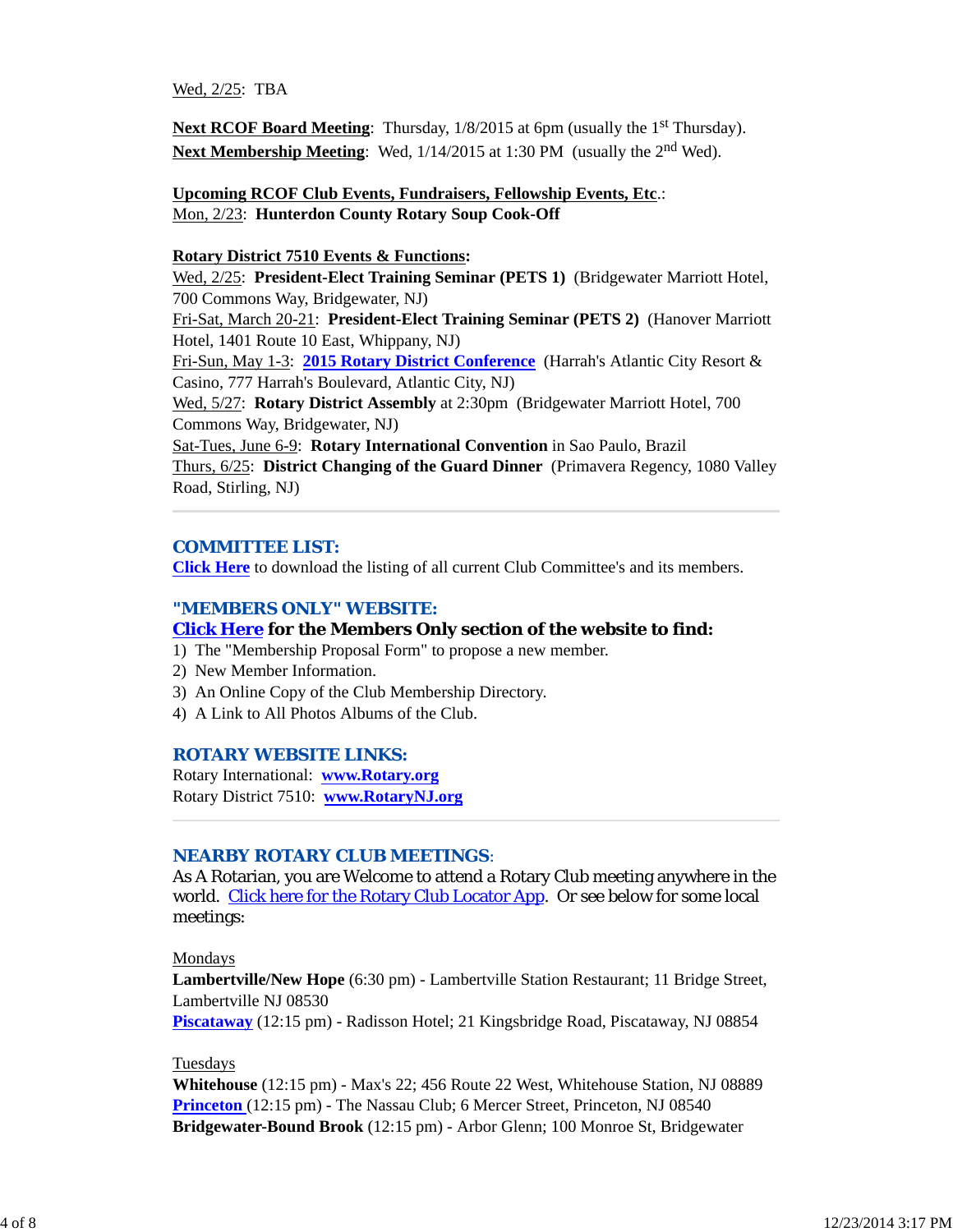08807

### Wednesdays

**Branchburg Township** (7:30 am): Stoney Brook Grille; 1285 Route 28, North Branch, NJ 08876

**Flemington** (12:15pm): Copper Hill Country Club; 100 Copper Hill Road, Ringoes, NJ 08851

**Hillsborough Township** (6:15 pm): Pheasant's Landing; 311 Amwell Road (Rt. 514), Hillsborough, NJ 08844

### **Thursdays**

**Clinton Sunrise** (7:30 am): Clinton Fire Department; New Street, Clinton, NJ 08809 **Somerville/Bridgewater** (12:15 pm): Bridgewater Manor; 1251 US Highway 202/206, Bridgewater, NJ 08807

**Trenton** (12:15 pm): Freddie's Tavern; 12 Railroad Avenue, West Trenton, NJ 08628

### Fridays

**North Hunterdon** (12:15 pm): Beaver Brook County Club; 25 County Club Drive, Annandale, NJ 08801

**Princeton Corridor** (12:15pm): Hyatt Regency; 102 Carnegie Center, Rt. 1 North, Princeton, NJ 08540

#### eClub

**Rotary eClub of Hunterdon Horizon**: View website for meetings or online makeups.

# RI President's Call for Action in **2014-2015**: **"Light Up Rotary"**

# **Rotary Club of Flemington - Our 91st Year**

Founded October 3, 1923 \* Charter #1529 \* District 7510

| President                                | <b>Lynn Hyman</b>                       |  |
|------------------------------------------|-----------------------------------------|--|
| President-Elect                          | <b>Mick Schaible</b>                    |  |
| Secretary                                | <b>Michele Kavanagh</b>                 |  |
| Treasurer, General                       | <b>Bob Newland</b>                      |  |
| Treasurer, Lunch                         | <b>D.J.</b> Wright                      |  |
| <b>Board Members</b>                     | Ira Liebross (immediate past president) |  |
|                                          | <b>Ken Skowronek</b>                    |  |
|                                          | <b>Joe Ziegler</b>                      |  |
| Sergeant-at-Arms                         | <b>Karen Widico</b>                     |  |
| <b>RI</b> President                      | Gary C.K. Huang (Taiwan)                |  |
| District Governor (DG)                   | Melvin I. Kevoe "Mel" (Springfield, NJ) |  |
| District Governor Elect (DGE)            | Hal Daume (Berkeley Heights, NJ)        |  |
| District Governor Nomimee (DGN)          | <b>Charles Minton</b> (Union, NJ)       |  |
| <b>Assistant District Governor (ADG)</b> | Mike Toscani (Lambertville-New Hope)    |  |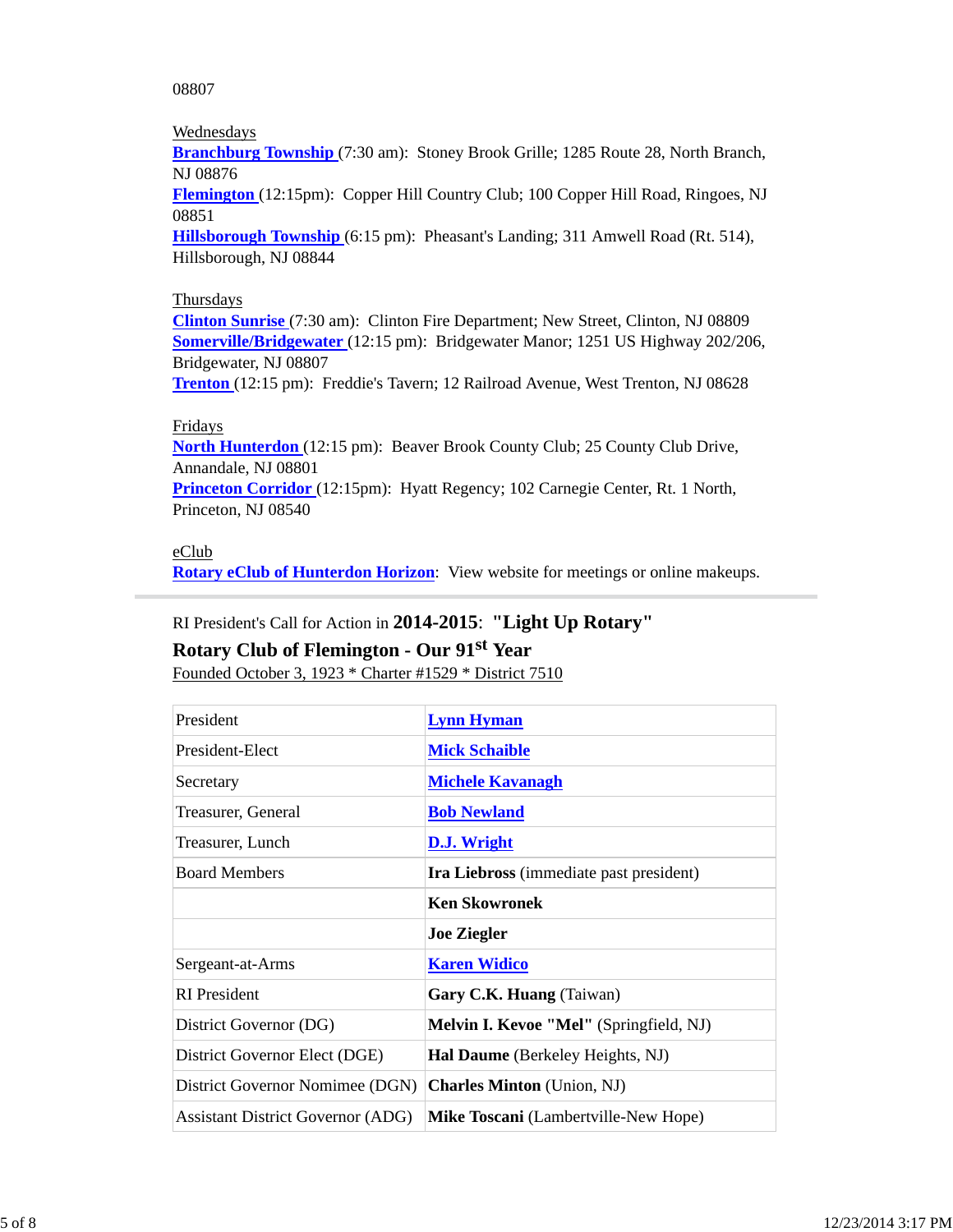### Club Meetings: **Wednesday, 12:15 pm, Copper Hill Country Club** 100 Copper Hill Road, Ringoes 08551





**MISSION STATEMENT:** The mission of Rotary International is to assist and guide Rotarians and Rotary clubs to accomplish the Object of Rotary to ensure Rotary's continuing relevance and to help build a better world, emphasizing service activities by individuals and groups that enhance the quality of life and human dignity, encouraging high ethical standards, and creating greater understanding among all people to advance the search for peace in the world.

**THE OBJECT OF ROTARY:** The object of Rotary is to encourage and foster the ideal of service as a basis of worthy enterprise and, in particular, to encourage and foster:

**1st**: The development of acquaintance as an opportunity for service;

**2nd**: High ethical standards in business and professions, the recognition of the worthiness of all useful occupations, and the dignifying of each Rotarian's occupation as an opportunity to serve society;

**3rd**: The application of the ideal of service in each Rotarian's personal, business and community life;

**4th**: The advancement of international understanding, goodwill, and peace through a world fellowship of business and professional persons united in the ideal of service.

**THE 4-WAY TEST:** "Of the things we think, say or do:

- **1st**: Is it the Truth?
- 2<sup>nd</sup>: Is it Fair to all concerned?
- **3rd**: Will it build goodwill and better friendships?
- **4th**: Will it be beneficial to all concerned?"

#### *ROTARY's AVENUE'S OF SERVICE*:

**1)** Through **Club Service**, we have fun, build lasting friendships, and make sure that our club runs well.

**2)** Through **Vocational Service**, we volunteer our professional skills to serve others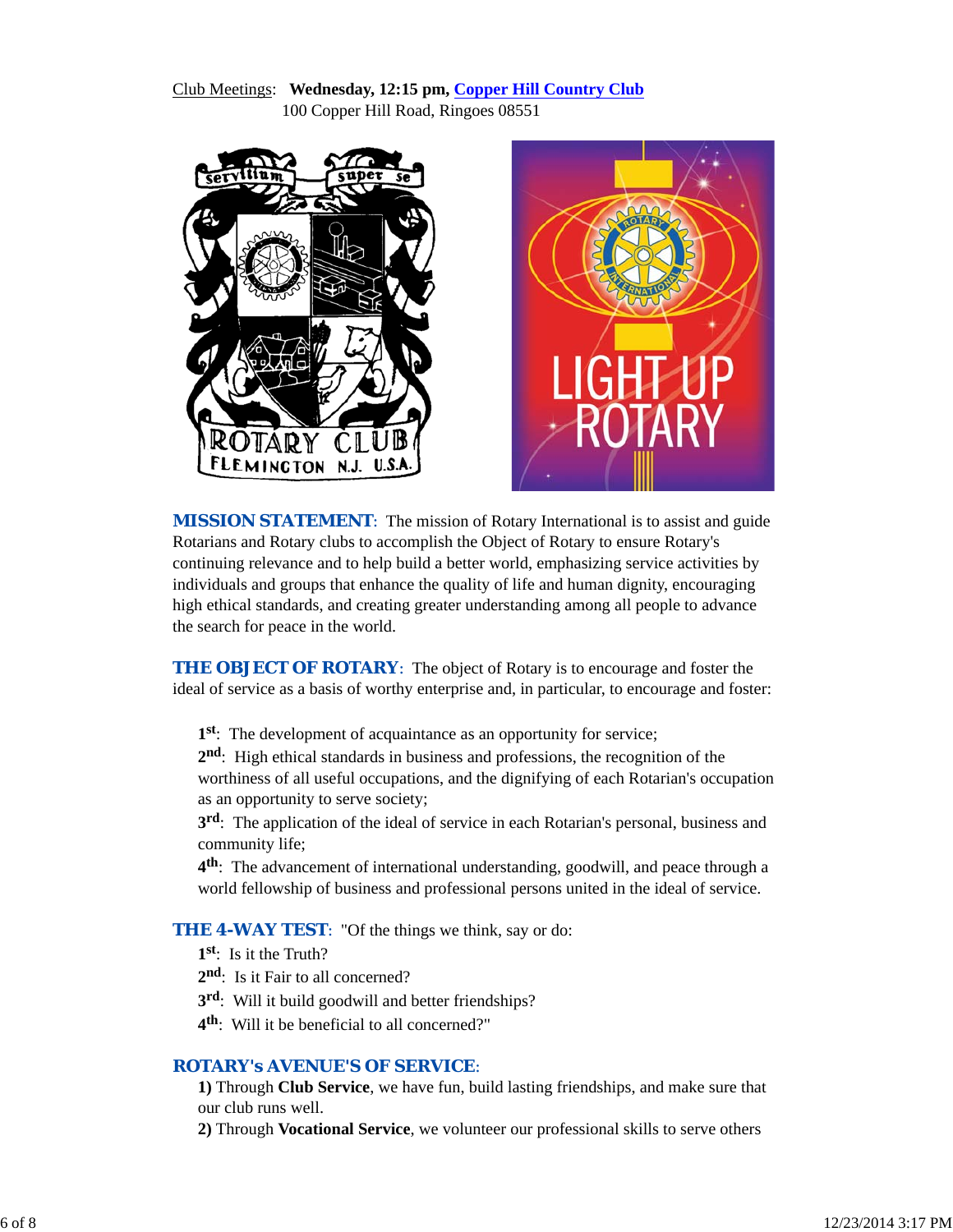and promote integrity in everything we do.

**3)** Through **Community Service**, we address local needs and work with our community to bring lasting improvements.

**4)** Through **International Service**, we meet humanitarian needs around the globe and promote world understanding and peace.

**5)** Through **Youth Service**, we work with young people to help them become the next generation of leaders, visionaries, and peacemakers.

### **2014-2015 CLUB MEMBER ROSTER Rotary Club of Flemington, NJ** Current Number of Members: 44

| Rotarian                           | <b>Member Since</b> | <b>Classification</b>           |
|------------------------------------|---------------------|---------------------------------|
| Black, Bruce B.                    | 2007                | <b>Health and Fitness</b>       |
| Bohler, Herbert C. (Herb)          | 1977                | <b>Specialty Advertising</b>    |
| Chittenden, Robert L. (Bob)        | 2003                | M.E.F.P. Consulting Engineering |
| Clark, Arthur L. (Sandy)           | 1987                | Printing                        |
| Davidson, James G. (Jim)           | 2002                | <b>Rubber Products</b>          |
| <b>Erskine, John</b>               | 2014                | <b>Youth Development</b>        |
| Ferrari, Frederick J. (Fred)       | 1964                | Orthodontia                     |
| Fisher, Charles H. (Charlie)       | 1961                | <b>Funeral Services</b>         |
| Fisher, Thomas H. (Tom)            | 2012                | Property & Casualty Insurance   |
| Harrison, Jeffrey (Jeff)           | 1996                | Psychotherapy                   |
| Hennessy, Jr., Richard (Rich)      | 2010                | <b>Financial Advisor</b>        |
| Hyman, Lynn                        | 2010                | <b>Retail Banking</b>           |
| Kamnitsis, Christopher P. (Chris)  | 2001                | <b>Financial Planning</b>       |
| Kavanagh, Michele                  | 2013                | <b>Community Banking</b>        |
| Liebross, Ira                      | 1997                | <b>Family Medicine</b>          |
| Loew, Darren                       | 2002                | Orthodontics                    |
| Martin, Teresa (Terry)             | 1993                | Solid Waste/Recycling           |
| Mazujian, Harry                    | 2004                | Clergy                          |
| McWilliams, Nancy                  | 1992                | Psychotherapy                   |
| Metz, Kim                          | 2007                | <b>Technical Education</b>      |
| Muller, George D.                  | 1964                | <b>Cut Glass Manufacturing</b>  |
| Nastasi, William (Bill)            | 1996                | <b>General Contracting</b>      |
| Newland, Robert D. (Bob)           | 1998                | Insurance                       |
| Ownes, Terry M.                    | 1987                | <b>Floor Covering</b>           |
| Phelan, Christopher J. (Chris)     | 2009                | <b>Chamber Of Commerce</b>      |
| Randolph, R. Wayne                 | 1982                | <b>Veterinary Medicine</b>      |
| Reinbacher, Otto A.                | 1997                | Clergy                          |
| Rogow, Stephen S. (Steve)          | 1973                | Orthodontics                    |
| Schaible, R. Michael (Mick)        | 1998                | <b>Appraisal Services</b>       |
| Skowronek, Kenneth J. (Ken)        | 1994                | <b>Family Law</b>               |
| Sollner, Richard F. (Dick)         | 1962                | Air Transportation              |
| <b>Steffner, Christina (Chris)</b> | 2014                | <b>Education</b>                |
| Stothoff, Richard H. (Dick)        | 1966                | <b>Sanitary Engineering</b>     |